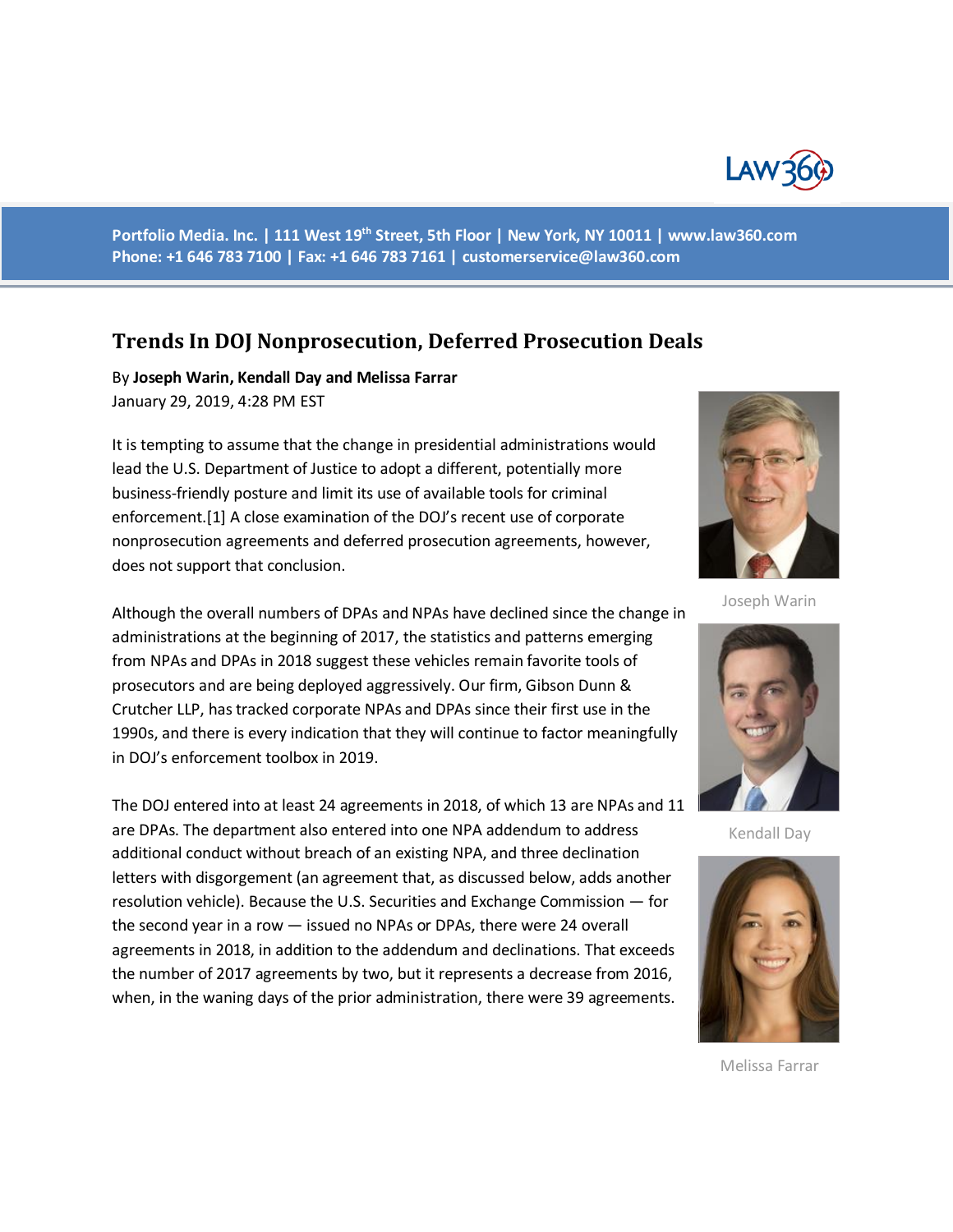

Chart 1 above shows all known corporate NPAs and DPAs from 2000 through 2018. Since there is no central DOJ NPA/DPA database, the statistics have been harvested by our firm. As evident from the chart — particularly since 2006, when the use of NPAs and DPAs became firmly entrenched — there is a natural ebb and flow to prosecutions that makes it difficult to glean meaningful trends from year-overyear numbers alone. On a more granular level, however, certain noteworthy patterns emerge, particularly with respect to prosecution of financial institutions and activity by the DOJ Criminal Division, Fraud Section.

## **Financial Institutions**

Thirteen of last year's 24 agreements (and the addendum) were brought against financial institutions[2] for a variety of alleged conduct, including violations of the Bank Secrecy Act, tax fraud and other taxrelated violations, Racketeer Influenced and Corrupt Organizations offenses, and wire fraud.

Although it would be misguided to read too much into a single year's NPA and DPA figures, it is notable that nearly 60 percent of 2018's agreements related to financial institutions. Looking back to 2000, there has only been one other year on record  $-2015 -$  in which more NPAs or DPAs were inked with financial institutions. 2015, however, is anomalous because it is the year that the DOJ Tax Division's Swiss Bank Program, which incentivized Swiss bank self-disclosure of potential U.S. tax violations in exchange for NPAs, hit its apex. When the Swiss Bank Program NPAs are removed, as shown in charts 2 and 3 below, the data shows a clear upward trend from comparatively low numbers of financial institutions prosecutions prior to 2011.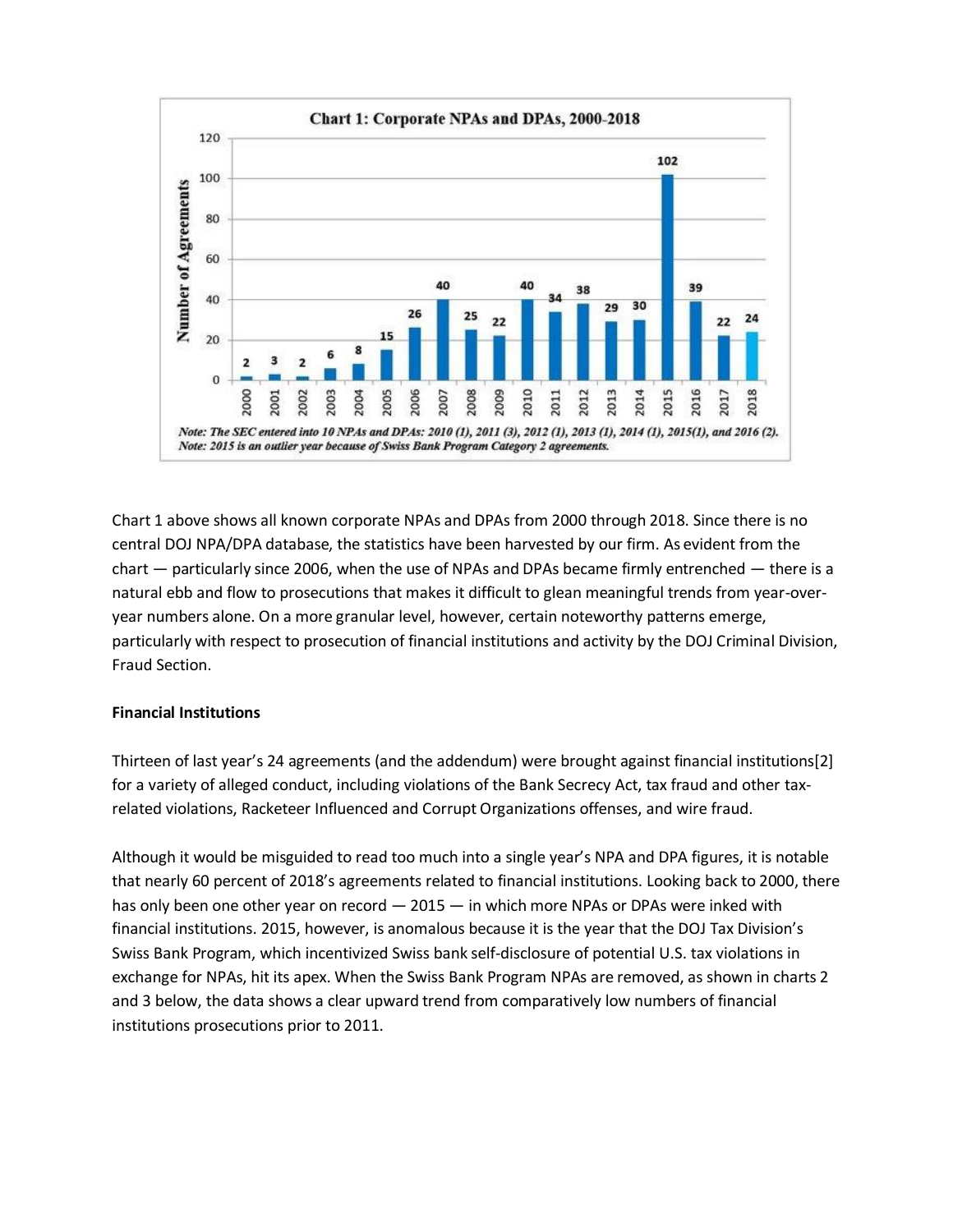



The Southern District of New York loomed large in 2018's financial institutions cases, negotiating six of the 13 overall agreements. By comparison, the DOJ Tax Division brought three (and the NPA addendum), of which one was not part of the Swiss Bank Program; the DOJ Fraud Section brought three, of which two were prosecuted in conjunction with the United States Attorney's Office for the Eastern District of New York; and the EDNY brought one on its own.

2018 was an unusually active year for the SDNY in negotiating NPAs and DPAs (the next-closest year was 2007, when it negotiated eight), but its focus on financial institutions is not surprising; the SDNY has issued at least 16 other NPAs and DPAs with financial institutions since 2000, making 22 (approximately 51 percent) of its 43 public agreements in that period related to financial institutions.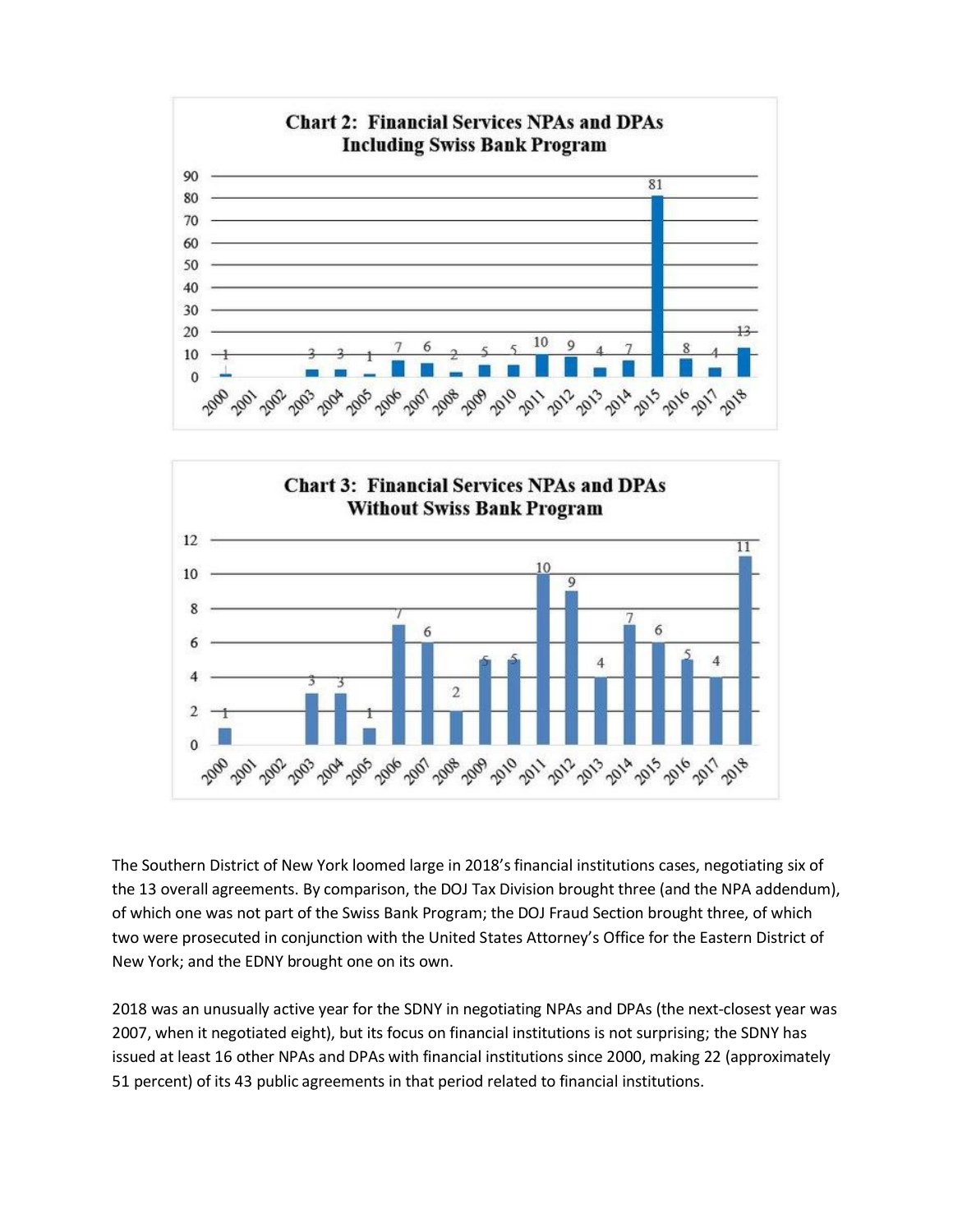It is too soon to know whether 2018 is the continuation of a trend or simply a challenging year for financial institutions. Two data points, however, deserve mention.

First, Deputy Attorney General Rod Rosenstein, who assumed office in April 2017, focused in his early speeches on "stop[ping] the illegal flow of money" to "violent criminals and terrorists."[3] To do so, he stated, the DOJ "is pursuing institutions that violate the anti-money laundering laws, the tax laws, the securities laws, the Foreign Corrupt Practices Act, and the Bank Secrecy Act with renewed vigor — and increased sophistication."[4] He added that prosecutors are investigating whether "the criminals were just lucky," or "a financial institution fail[ed] to implement an effective money-laundering program."[5]

Complex white collar investigations typically take years to bring to conclusion. This speech could signal a heightened focus of the department on moving financial institutions cases through its elite units dedicated to fraud, money laundering, foreign corruption, and bank integrity.

Second, late 2018 and early 2019 brought a slew of charges against individual bankers and lawyers for their alleged roles in financial crimes ranging from alleged tax evasion tied to the Panama Papers, to alleged theft from the Malaysian Sovereign Wealth Fund 1MDB, to alleged fraud tied to loans for Mozambique state-owned enterprises. Whether these individual prosecutions signal a focus on the affiliated financial institutions remains to be seen.

## **DOJ Fraud and the Foreign Corrupt Practices Act**

By allegation, the largest cluster of cases resulting in an NPA or DPA in 2018 related to the Foreign Corrupt Practices Act. Seven of last year's 24 agreements (nearly 30 percent) resolved allegations arising under the FCPA. FCPA cases are brought by Main Justice through the DOJ Fraud Section, often with substantial assistance from U.S. attorneys' offices, and all seven last year were brought by that office. The Fraud Section also issued three additional declination letters with disgorgement in 2018, which have many elements in common with NPAs, among them a recitation of factors resulting in the DOJ's decision, a disgorgement requirement (recently, in amounts upward of \$30 million), and revocability.

The Fraud Section routinely employs NPAs and DPAs, having brought more than 20 percent of all cases involving an NPA or DPA identified by our firm between 2000 and 2018. Within the Fraud Section, the FCPA Unit is by far the most active employer of NPAs and DPAs, with FCPA agreements comprising most — and occasionally all — of the Fraud Section's NPAs and DPAs year over year. This may in part be a product of the particular nature of FCPA investigations and fact patterns, which often involve far-flung regions posing unique jurisdictional challenges, alleged breakdowns in systems and controls, and the work of low-level employees. The DOJ argues that factors such as these can affect the balance of prosecutorial considerations in a range of resolution options.

As illustrated by Chart 4 below, with the exception of 2015 — when FCPA prosecutions overall were at a relative low point but followed by big-dollar resolutions — the Fraud Section's NPA and DPA resolution numbers recently have remained steady, varying by only two or three agreements since 2013.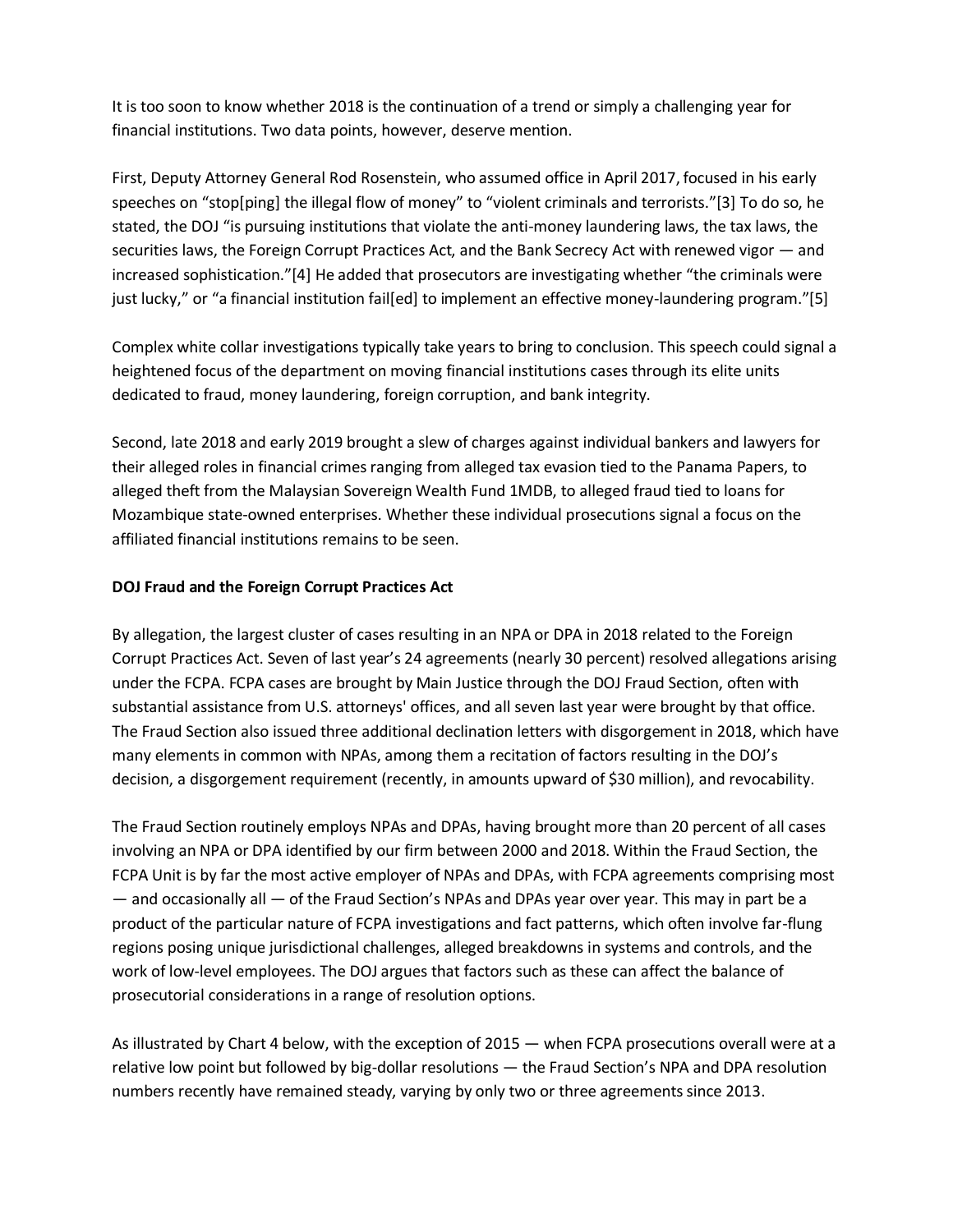

Thus, even as the numbers of agreements executed by the 93 U.S. attorneys' offices have fluctuated in recent years, the Fraud Section — and the FCPA Unit in particular — has consistently used NPAs and DPAs to resolve complex white collar investigations. With well over 100 investigations in inventory, we fully expect this trend will continue in 2019: The government will persist in zealously investigating allegations of corruption, and the same alternative resolution structures — declination with disgorgement, NPAs, DPAs, and pleas of guilty — that attend these cases will remain in the new year.

Finally, we expect that NPAs and DPAs will continue to be viewed favorably by the government. Chart 5 below shows the total monetary recoveries associated with corporate NPAs and DPAs in 2018.